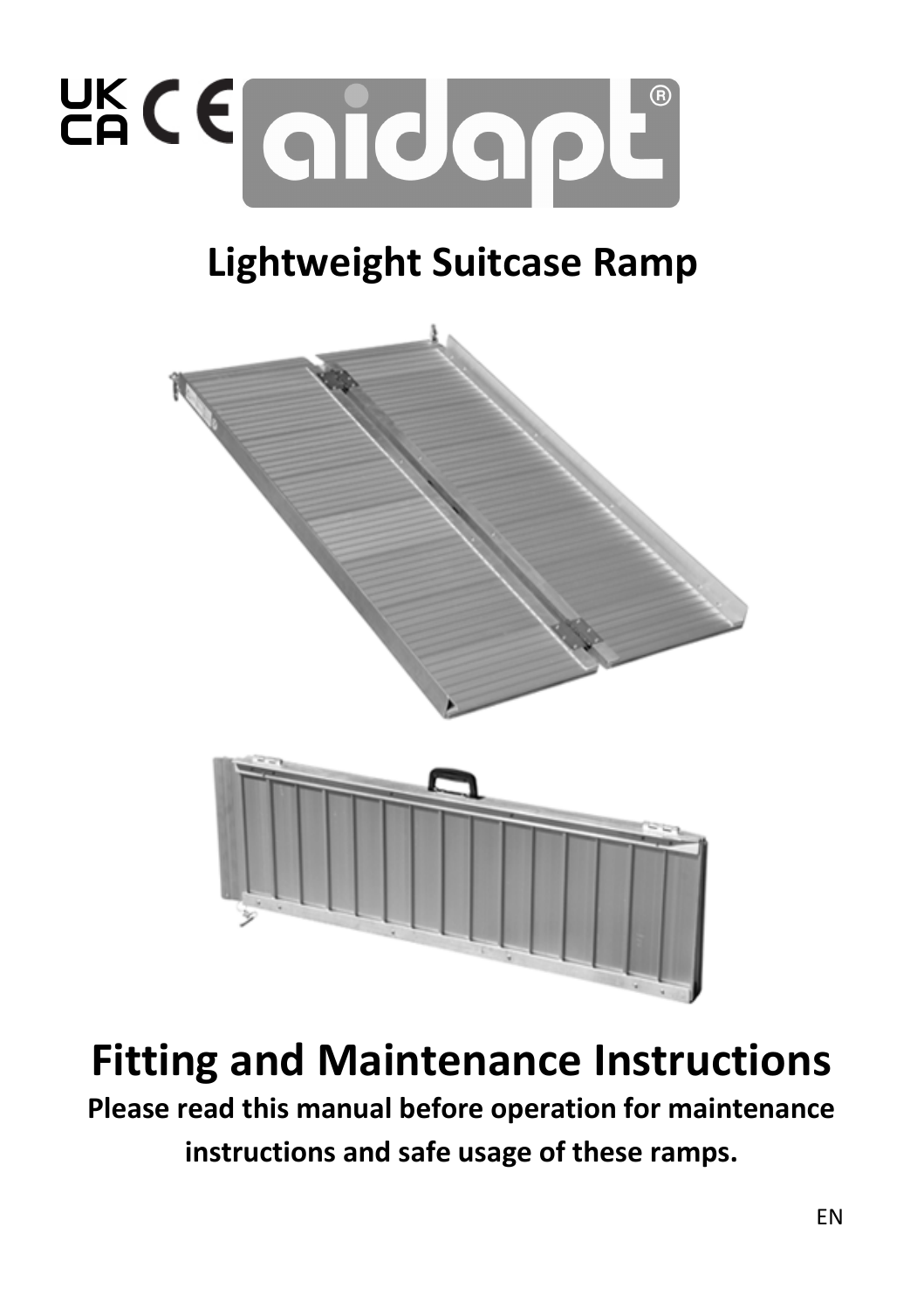## **CAUTION!**

Always risk assess any situation for any possible risks.

Only use these ramps with a qualified helper, never exceed the recommended weight limit during use.

Always back the wheelchair/scooter down the ramps and use a lap strap for safety.

Always check the wheelchairs/scooters owners' manual regarding the safe incline for any particular chair.

#### **N.B. This equipment must be installed by a competent person.**

VA142B, VA142C 2ft Lightweight Suitcase Ramp & 3ft Lightweight Suitcase Ramp 5ft Lightweight Suitcase Ramp

Weight Capacity 272 kg (43 stone)

#### **Do not exceed the weight limit stated – doing so could put the user at risk.**

#### **USING YOUR RAMP**

- Always fully open/extend the ramps before use to minimize the risk of injury, and also make any ascent or descent using the ramps easier.
- Select a place to use where the ramps have the minimum gradient possible. Ensure the gradient of the ramps is not beyond the ability of the wheelchair or occupant.
- Place the angled lip end of the ramp on the ground or low point, and place the wide end of the ramp on the vehicle or high ground.
- Ensure the ramps are safe before use.

#### **TO OPEN**

- Place the ramp horizontally on the ground.
- Pull the locking pins out of the corresponding holes.
- Carefully lift the top ramp and fold it open using the hinged join between the ramps until it is flat and in line with the lower ramp.

## **TO CLOSE**

- Carefully lift one side of the ramp using the hinged join between the ramps, until both ramps rest on top of each other.
- Insert the locking pins into the corresponding holes to secure the folded ramp.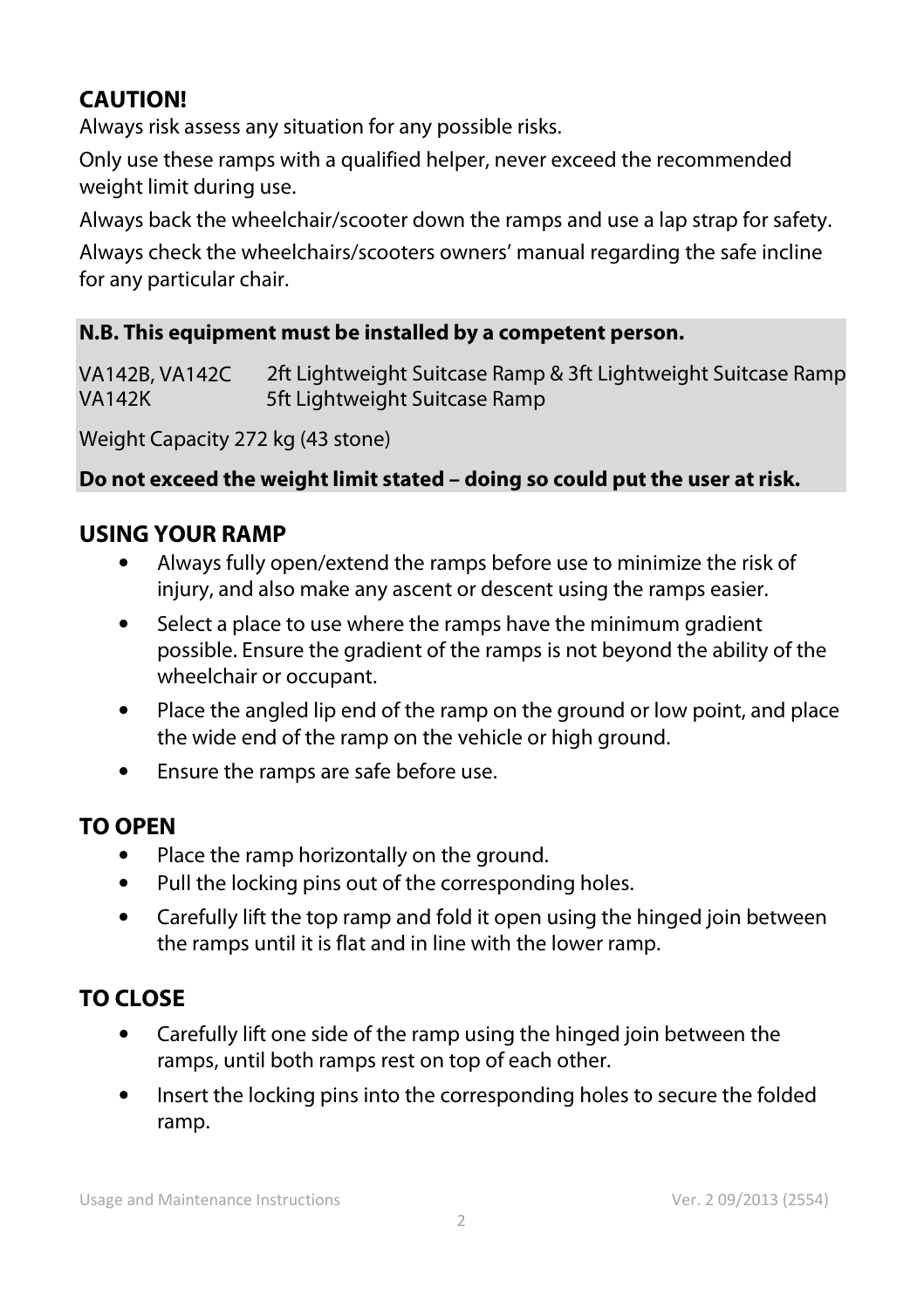### **MAINTENANCE & SAFETY**

- Regularly check your ramps for worn, loose or damaged parts If you find any of these to be damaged you must not use your ramps and you must contact your dealer immediately.
- Always use both ramps, and ensure they are level and parallel to each other.
- Ensure ramps are fully extended and locked in position.
- Do not attempt to use ramps on gradients above 1 in 12. Please also check the gradient your wheelchair or scooter is capable of.
- Do not exceed the weight capacity of the ramps.
- Only allow one person/ mobility vehicle to use the ramps at once.
- The surface of the ramps may become slippery in icy or wet conditions. Please exercise caution in these conditions.
- Keep your ramps clean of any dirt or debris as this could interfere with its sliding motion.
- Always use the ramps in line with the wheelchairs/scooter manufacturer's guidelines; NEVER use it at a steeper gradient than recommended.
- Do not modify or add to your ramp as it could void any warranty claims.
- Do not use the ramp for anything other than its original intended purpose.
- Only clean your ramps with mild detergent.
- Use caution when adjusting the length of your ramps and avoid any pinch points.

## **CLEANING**

Clean your Ramps using a mild detergent with a slightly damp, soft cloth only. Only use a mild detergent or disinfectant; never use an abrasive cleaner.

After cleaning, leave the Ramp somewhere warm and dry to air or wipe over with a dry, soft cloth. Do not leave in direct contact with a heat source.